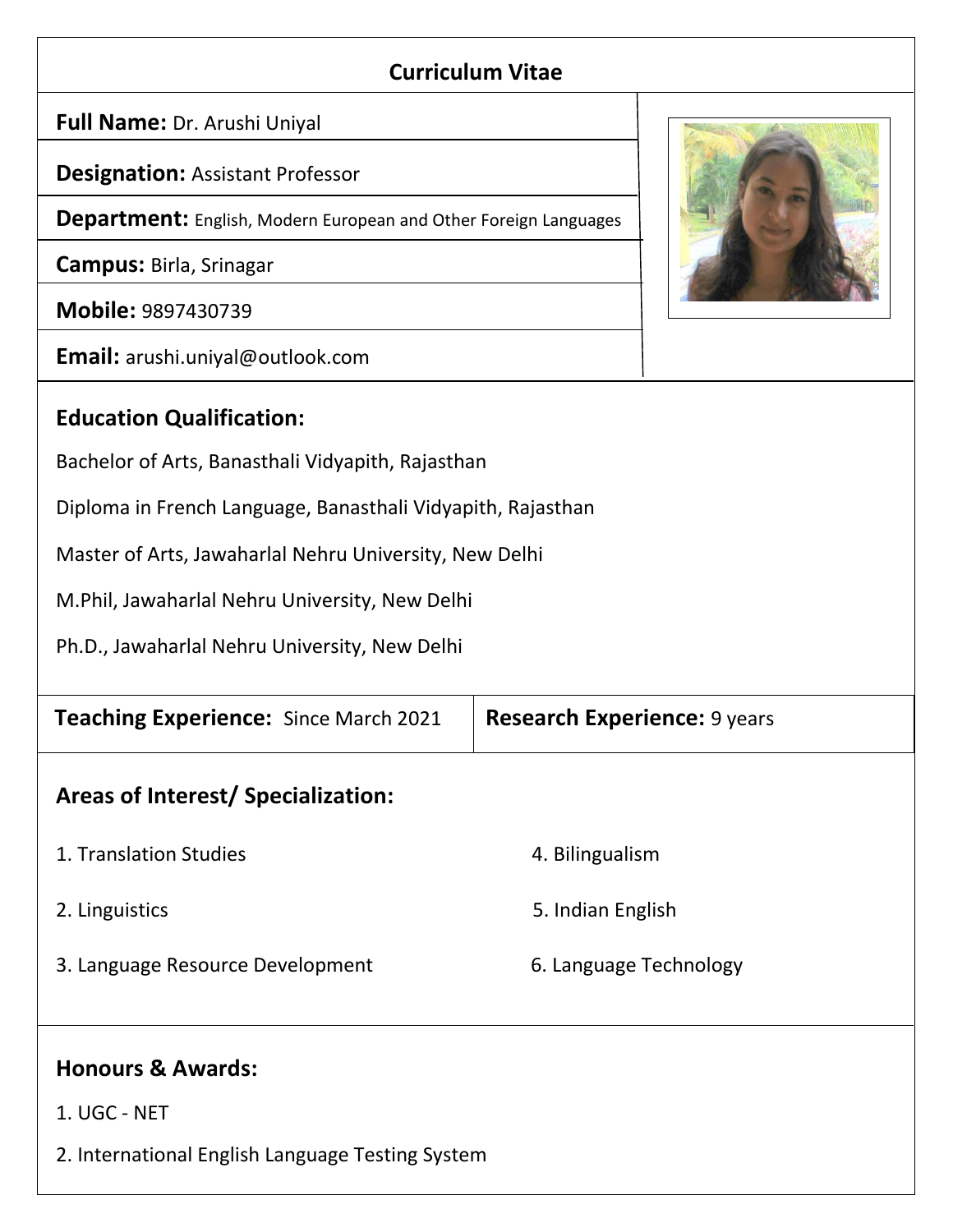#### **Member of Academic Institutions:**

Coordinator – 'Language Lab', HNBGU

# **Research Projects/ MoU undertaken (Participated)**

1. Apaji Institute of Mathematics & Applied Computer Technology, Banasthali Vidyapith –

'*Translation of Indian Languages to English'*

2. Jawaharlal Nehru University – '*Indian Languages Corpora Initiative (ILCI)'*

3. Microsoft Research India **–** *'Hindi-English Bilingualism'*

4**.** ezDI, India **– '***Natural Language Processing in 'health' domain'*

### **Scientific Visits Abroad/International Collaboration**

1. Radboud University, Netherlands – **Language Consultant**

# **Conference/Symposium/Workshop Attended during last five years (2016- 2021) International:**

- 1. International Seminar on Endangered languages of Central and Western Himalaya', 2018
- 2. International Conference on Sanskrit and Other Indian Languages Technology, 2018
- 3. 24<sup>th</sup> Himalayan Languages Symposium, University of Lucknow, 2018

#### **National:**

1. National Web-based Seminar 0n 'Women in 21<sup>st</sup> Century Indian Literature: Contemporary Issues and Perspectives', 2021

2. 'Indian Grammatical Theories and Models', School of Sanskrit & Indic Studies, JNU, 2018